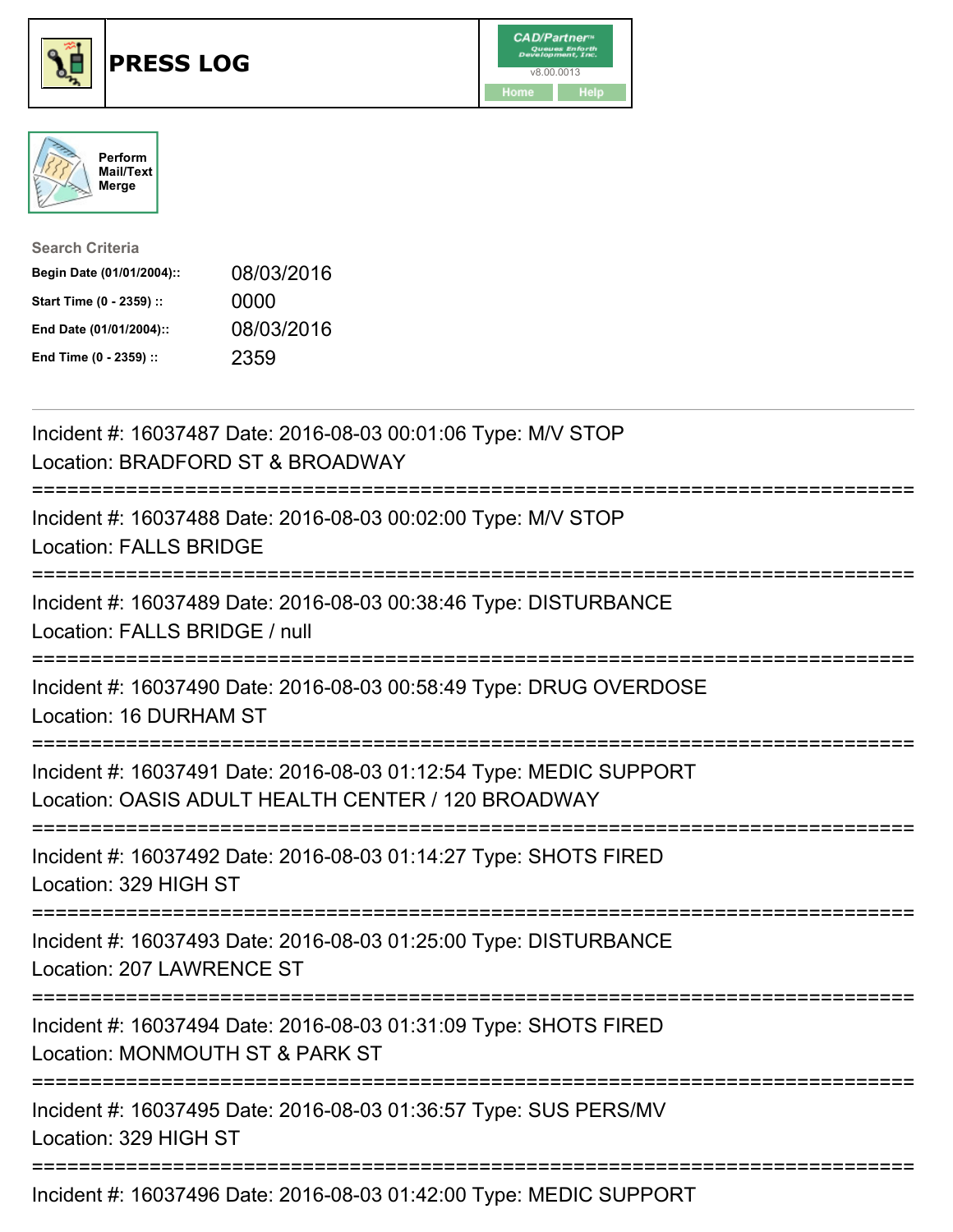Location: 103 SUMMER ST FL BAS

=========================================================================== Incident #: 16037497 Date: 2016-08-03 01:45:44 Type: MEDIC SUPPORT Location: ARIAS / 66 PARKER ST =========================================================================== Incident #: 16037498 Date: 2016-08-03 01:48:11 Type: M/V STOP Location: RIVER POINTE WY & WINTHROP AV =========================================================================== Incident #: 16037499 Date: 2016-08-03 01:53:15 Type: M/V STOP Location: 360 MERRIMACK ST =========================================================================== Incident #: 16037500 Date: 2016-08-03 02:16:21 Type: DISTURBANCE Location: 61 BRADFORD ST =========================================================================== Incident #: 16037501 Date: 2016-08-03 02:22:00 Type: DISTURBANCE Location: CUMBERLAND FARMS / 320 S BROADWAY =========================================================================== Incident #: 16037503 Date: 2016-08-03 02:29:34 Type: BUILDING CHK Location: GOMEZ MARKET / 274 S BROADWAY =========================================================================== Incident #: 16037502 Date: 2016-08-03 02:29:38 Type: M/V STOP Location: BRADFORD ST & HAMPSHIRE ST =========================================================================== Incident #: 16037504 Date: 2016-08-03 02:37:33 Type: M/V STOP Location: AMES ST & PEARL ST =========================================================================== Incident #: 16037505 Date: 2016-08-03 02:42:40 Type: M/V STOP Location: FRANKLIN ST & LOWELL ST =========================================================================== Incident #: 16037506 Date: 2016-08-03 02:44:03 Type: M/V STOP Location: BRADFORD ST & HAMPSHIRE ST =========================================================================== Incident #: 16037507 Date: 2016-08-03 02:48:40 Type: M/V STOP Location: HANCOCK ST & MELROSE TER =========================================================================== Incident #: 16037508 Date: 2016-08-03 02:55:45 Type: BUILDING CHK Location: MELROSE ST =========================================================================== Incident #: 16037509 Date: 2016-08-03 03:01:45 Type: M/V STOP Location: BRADFORD ST & FRANKLIN ST =========================================================================== Incident #: 16037510 Date: 2016-08-03 03:04:16 Type: M/V STOP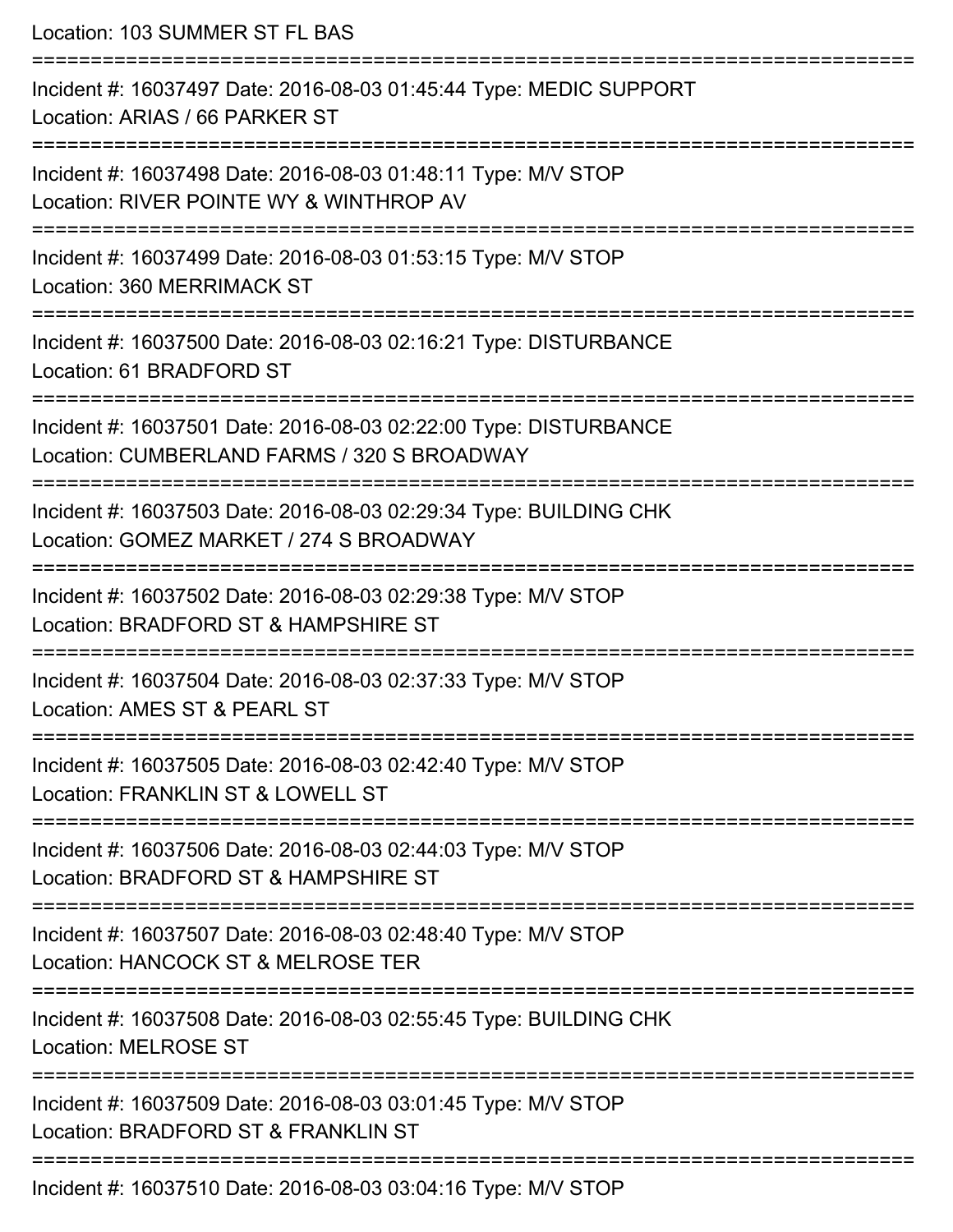| Incident #: 16037511 Date: 2016-08-03 03:05:37 Type: BUILDING CHK<br>Location: SAM'S FOOD STORE / 389 BROADWAY           |
|--------------------------------------------------------------------------------------------------------------------------|
| Incident #: 16037512 Date: 2016-08-03 03:07:01 Type: SUS PERS/MV<br>Location: MIDDLEBURY ST & OLIVE AV                   |
| Incident #: 16037513 Date: 2016-08-03 03:07:56 Type: BUILDING CHK<br>Location: BALI'S RESTURANT / 59 ESSEX ST            |
| Incident #: 16037514 Date: 2016-08-03 03:11:12 Type: M/V STOP<br>Location: S BROADWAY & SHATTUCK ST                      |
| Incident #: 16037515 Date: 2016-08-03 03:12:09 Type: BUILDING CHK<br>Location: MERRIMACK MEDICAL CENTER / 25 MARSTON ST  |
| Incident #: 16037516 Date: 2016-08-03 03:13:21 Type: BUILDING CHK<br>Location: GEISLER STATE POOL / 50 HIGH ST           |
| Incident #: 16037517 Date: 2016-08-03 03:19:09 Type: BUILDING CHK<br>Location: EBLEN STORE / 490 ESSEX ST                |
| Incident #: 16037518 Date: 2016-08-03 03:34:06 Type: BUILDING CHK<br>Location: NORTHERN ESSEX CO COLLEGE / 414 COMMON ST |
| Incident #: 16037519 Date: 2016-08-03 03:56:27 Type: M/V STOP<br><b>Location: ESSEX ST</b>                               |
| Incident #: 16037520 Date: 2016-08-03 04:02:27 Type: TRESPASSING<br>Location: STATE POOL / CRAWFORD ST                   |
| Incident #: 16037521 Date: 2016-08-03 05:26:42 Type: ALARMS<br>Location: MT VERNON LIQUORS / 421 S BROADWAY              |
| Incident #: 16037522 Date: 2016-08-03 06:38:00 Type: LARCENY/PAST<br>Location: 550 BROADWAY                              |
| Incident #: 16037523 Date: 2016-08-03 06:56:06 Type: LARCENY/PAST<br>Location: 55 SARGENT ST                             |
| Incident #: 16037524 Date: 2016-08-03 07:00:53 Type: M/V STOP                                                            |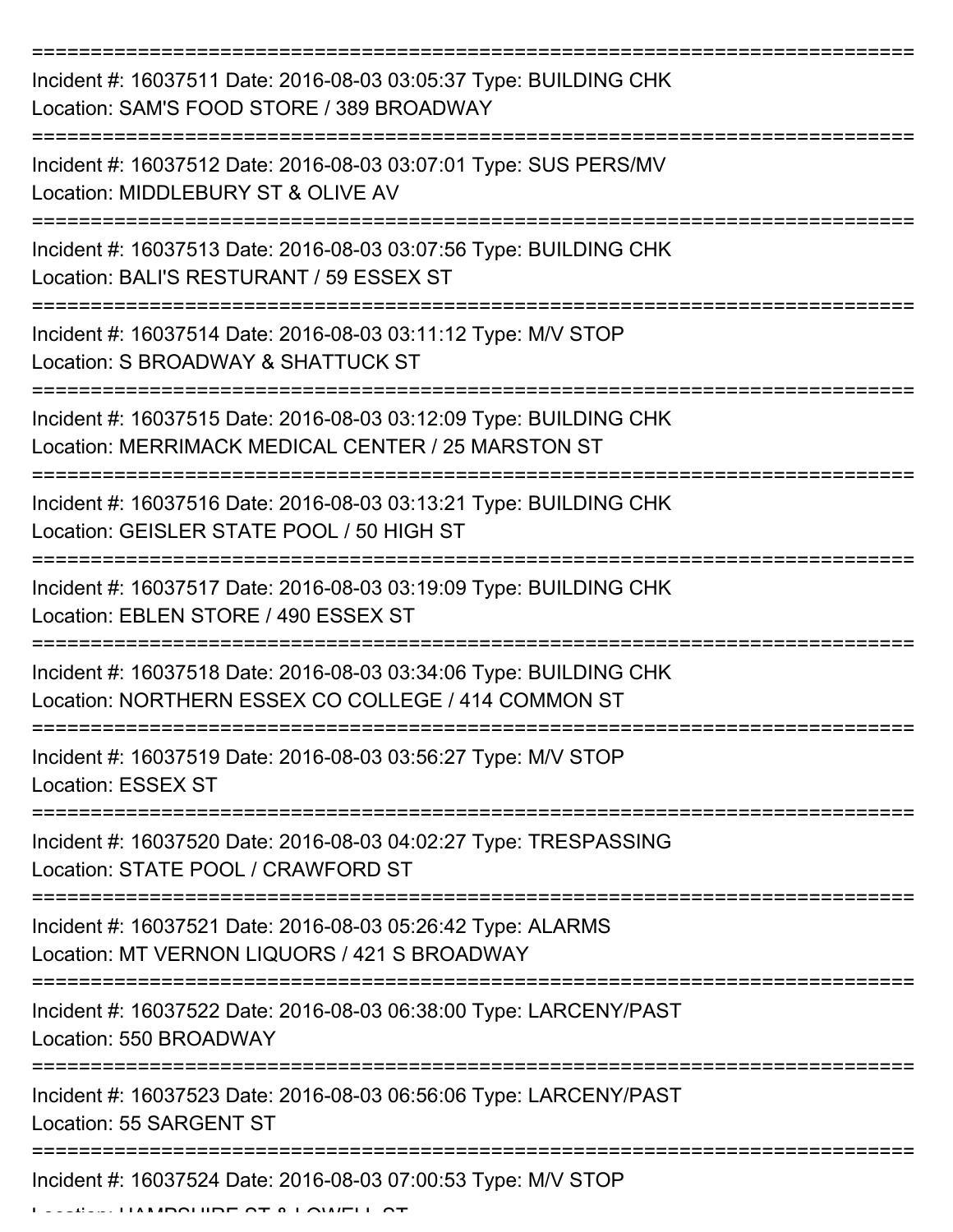| Incident #: 16037525 Date: 2016-08-03 07:06:17 Type: M/V STOP<br>Location: HAMPSHIRE ST & LOWELL ST             |
|-----------------------------------------------------------------------------------------------------------------|
| Incident #: 16037526 Date: 2016-08-03 07:28:22 Type: MEDIC SUPPORT<br>Location: 10 ROWE ST                      |
| Incident #: 16037527 Date: 2016-08-03 07:39:00 Type: ALARM/BURG<br>Location: BARBOSA RESIDENCE / 125 EVERETT ST |
| Incident #: 16037528 Date: 2016-08-03 07:41:42 Type: AUTO ACC/NO PI<br>Location: ARLINGTON ST & LAWRENCE ST     |
| Incident #: 16037529 Date: 2016-08-03 07:49:43 Type: A&B D/W/ PROG<br>Location: DUNKIN DONUTS / 50 S BROADWAY   |
| Incident #: 16037530 Date: 2016-08-03 07:51:51 Type: ALARMS<br>Location: MIA BEAUTY BOUTIQUE / 264 S BROADWAY   |
| Incident #: 16037531 Date: 2016-08-03 08:01:01 Type: PARK & WALK<br>Location: BROADWAY & HAVERHILL ST           |
| Incident #: 16037532 Date: 2016-08-03 08:12:10 Type: CLOSE STREET<br>Location: ERVING AV & HAMPSHIRE ST         |
| Incident #: 16037533 Date: 2016-08-03 08:18:13 Type: 209A/SERVE<br>Location: 90 LOWELL ST                       |
| Incident #: 16037534 Date: 2016-08-03 08:19:14 Type: 209A/SERVE<br>Location: 90 LOWELL ST                       |
| Incident #: 16037535 Date: 2016-08-03 08:21:30 Type: M/V STOP<br>Location: FRONT ST & S BROADWAY                |
| Incident #: 16037536 Date: 2016-08-03 08:21:31 Type: 209A/SERVE<br>Location: 90 LOWELL ST                       |
| Incident #: 16037537 Date: 2016-08-03 08:22:46 Type: 209A/SERVE<br>Location: 90 LOWELL ST                       |
| Incident #: 16037538 Date: 2016-08-03 08:25:19 Type: 209A/SERVE                                                 |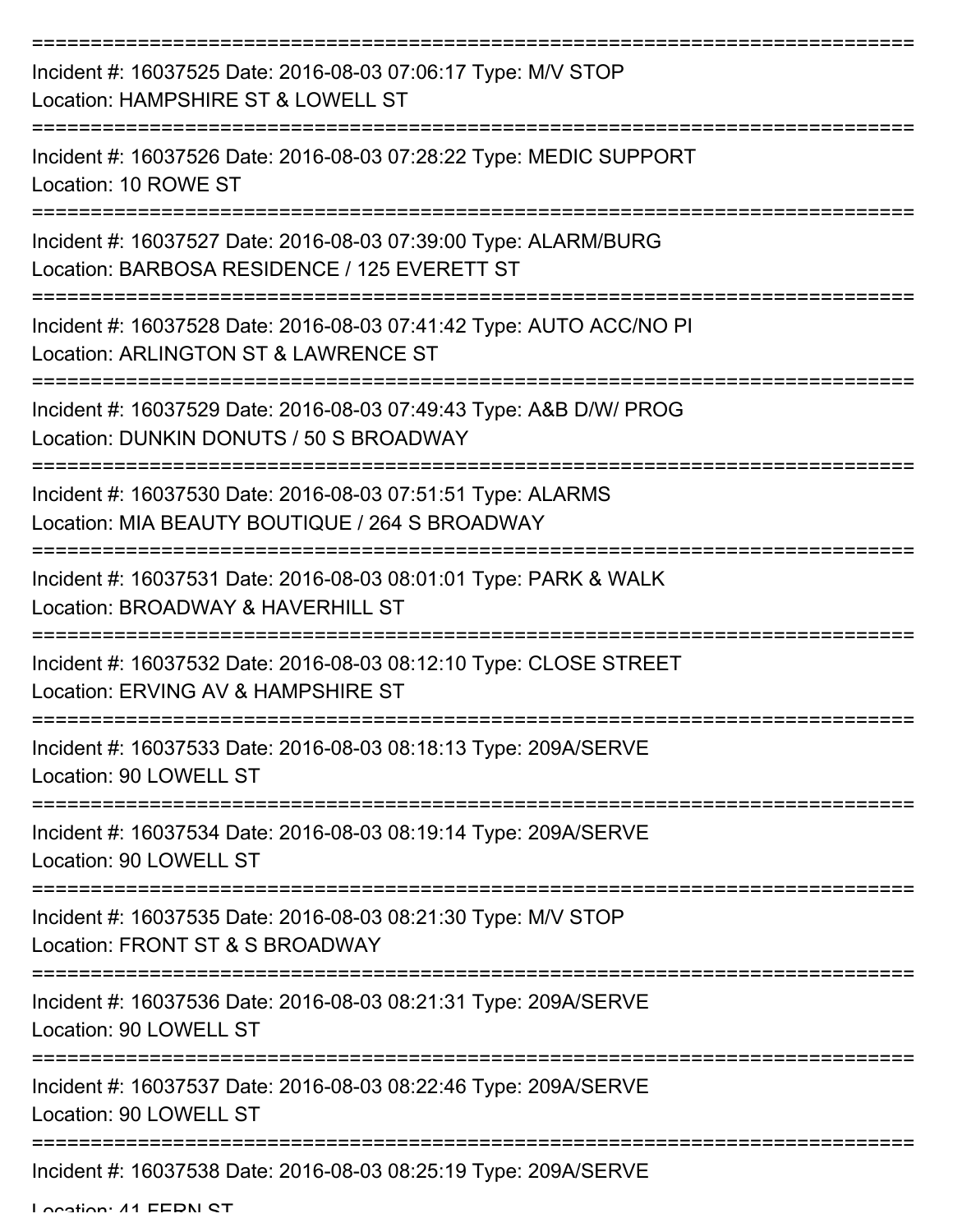| Incident #: 16037539 Date: 2016-08-03 08:32:55 Type: 209A/SERVE<br>Location: 144 NEWBURY ST                     |
|-----------------------------------------------------------------------------------------------------------------|
| Incident #: 16037540 Date: 2016-08-03 08:39:55 Type: 209A/SERVE<br>Location: 34 PARK ST                         |
| Incident #: 16037541 Date: 2016-08-03 08:46:15 Type: 209A/SERVE<br>Location: 97 JACKSON ST                      |
| Incident #: 16037542 Date: 2016-08-03 08:54:48 Type: SUS PERS/MV<br>Location: 32 FITZ ST                        |
| Incident #: 16037543 Date: 2016-08-03 08:55:07 Type: 209A/SERVE<br>Location: 473 ESSEX ST                       |
| Incident #: 16037544 Date: 2016-08-03 09:08:57 Type: ALARM/BURG<br>Location: 280 MERRIMACK FL 2                 |
| Incident #: 16037545 Date: 2016-08-03 09:12:39 Type: PARK & WALK<br>Location: BRADFORD ST & BROADWAY            |
| Incident #: 16037546 Date: 2016-08-03 09:13:41 Type: 209A/SERVE<br>Location: 64 CROSS ST                        |
| Incident #: 16037547 Date: 2016-08-03 09:15:11 Type: ALARM/BURG<br>Location: 129 MARGIN ST                      |
| ===============<br>Incident #: 16037548 Date: 2016-08-03 09:16:58 Type: A&B D/W PAST<br>Location: 59 TREMONT ST |
| Incident #: 16037549 Date: 2016-08-03 09:22:48 Type: 209A/SERVE<br>Location: 136 EXCHANGE ST                    |
| Incident #: 16037550 Date: 2016-08-03 09:39:39 Type: ALARM/BURG<br>Location: 40 SMITH ST                        |
| Incident #: 16037551 Date: 2016-08-03 09:41:26 Type: 209A/SERVE<br>Location: 97 JACKSON ST                      |
| Incident #: 16037552 Date: 2016-08-03 09:46:51 Type: DOMESTIC/PAST<br>Location: GG DEDICI EV CT                 |

Location: 66 BERKELEY ST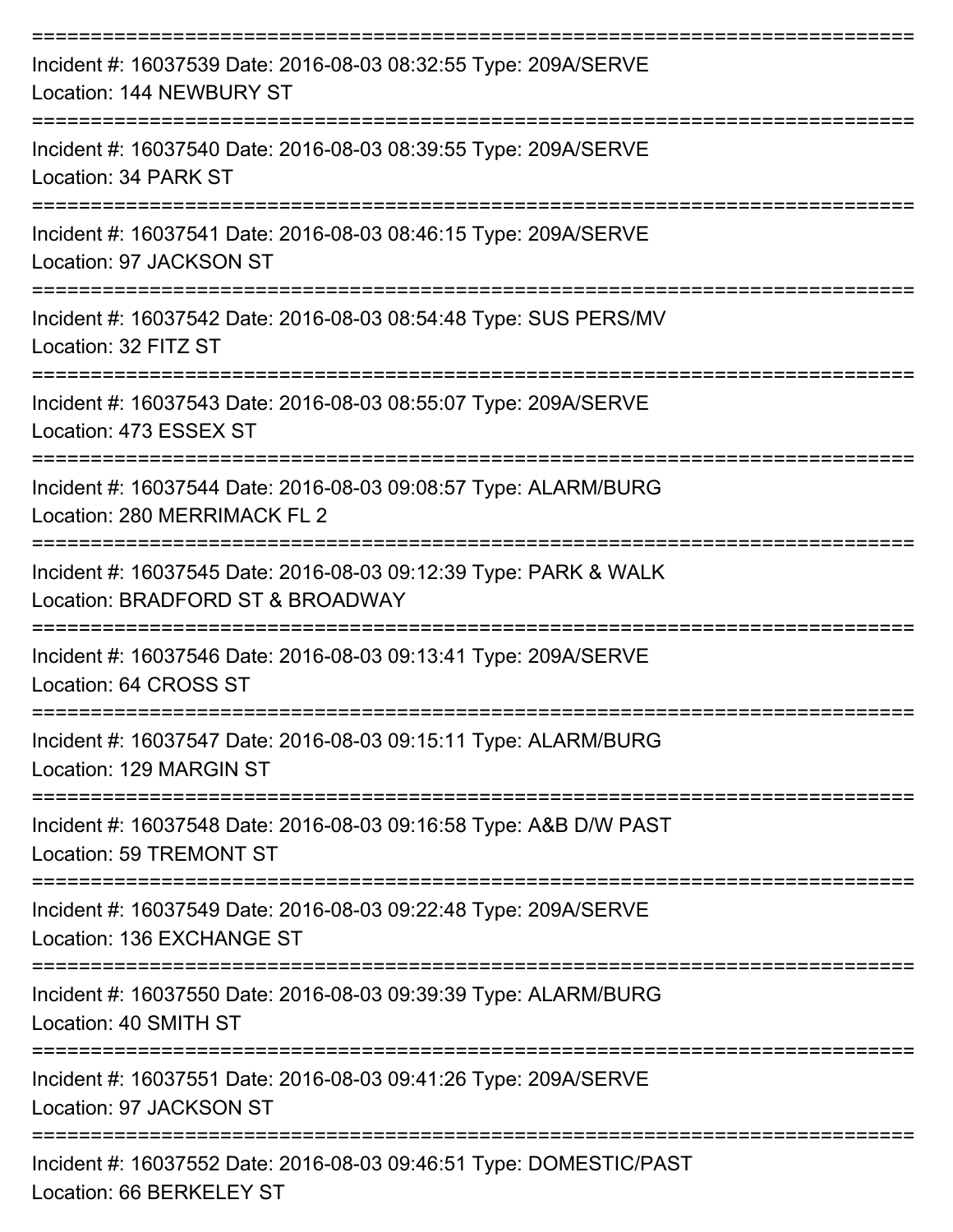| Incident #: 16037553 Date: 2016-08-03 09:58:29 Type: THREATS<br>Location: 320 S. BROADWAY                                                                                     |
|-------------------------------------------------------------------------------------------------------------------------------------------------------------------------------|
| ==================================<br>Incident #: 16037554 Date: 2016-08-03 10:10:43 Type: ANIMAL COMPL<br>Location: 484 MT VERNON ST                                         |
| Incident #: 16037556 Date: 2016-08-03 10:21:32 Type: MAL DAMAGE<br>Location: 550 BROADWAY                                                                                     |
| :===============================<br>Incident #: 16037555 Date: 2016-08-03 10:22:22 Type: WARRANT SERVE<br>Location: CHESTNUT ST & LAWRENCE ST<br>:=========================== |
| Incident #: 16037557 Date: 2016-08-03 10:24:06 Type: PARK & WALK<br>Location: BRADFORD ST & BROADWAY                                                                          |
| Incident #: 16037558 Date: 2016-08-03 10:24:55 Type: M/V STOP<br>Location: 43 SALEM ST                                                                                        |
| Incident #: 16037559 Date: 2016-08-03 10:26:12 Type: STOL/MV/PAS<br>Location: 100 BERNARD AV                                                                                  |
| Incident #: 16037560 Date: 2016-08-03 10:30:24 Type: M/V STOP<br>Location: S UNION ST & SALEM ST                                                                              |
| Incident #: 16037561 Date: 2016-08-03 10:34:27 Type: MEDIC SUPPORT<br>Location: 130 SPRINGFIELD ST                                                                            |
| Incident #: 16037562 Date: 2016-08-03 10:38:36 Type: M/V STOP<br>Location: 25 TRENTON ST                                                                                      |
| Incident #: 16037563 Date: 2016-08-03 10:39:05 Type: A&B PAST<br>Location: TACOS LUPITA / 505 BROADWAY                                                                        |
| Incident #: 16037564 Date: 2016-08-03 10:40:49 Type: STOL/MV/PAS<br>Location: 111 OLIVE AV                                                                                    |
| Incident #: 16037565 Date: 2016-08-03 10:44:05 Type: WARRANT SERVE<br>Location: 0 BROADWAY                                                                                    |
| Incident #: 16037566 Date: 2016-08-03 10:44:53 Type: MAN DOWN<br>Location: MYRTLE ST & SARATOGA ST                                                                            |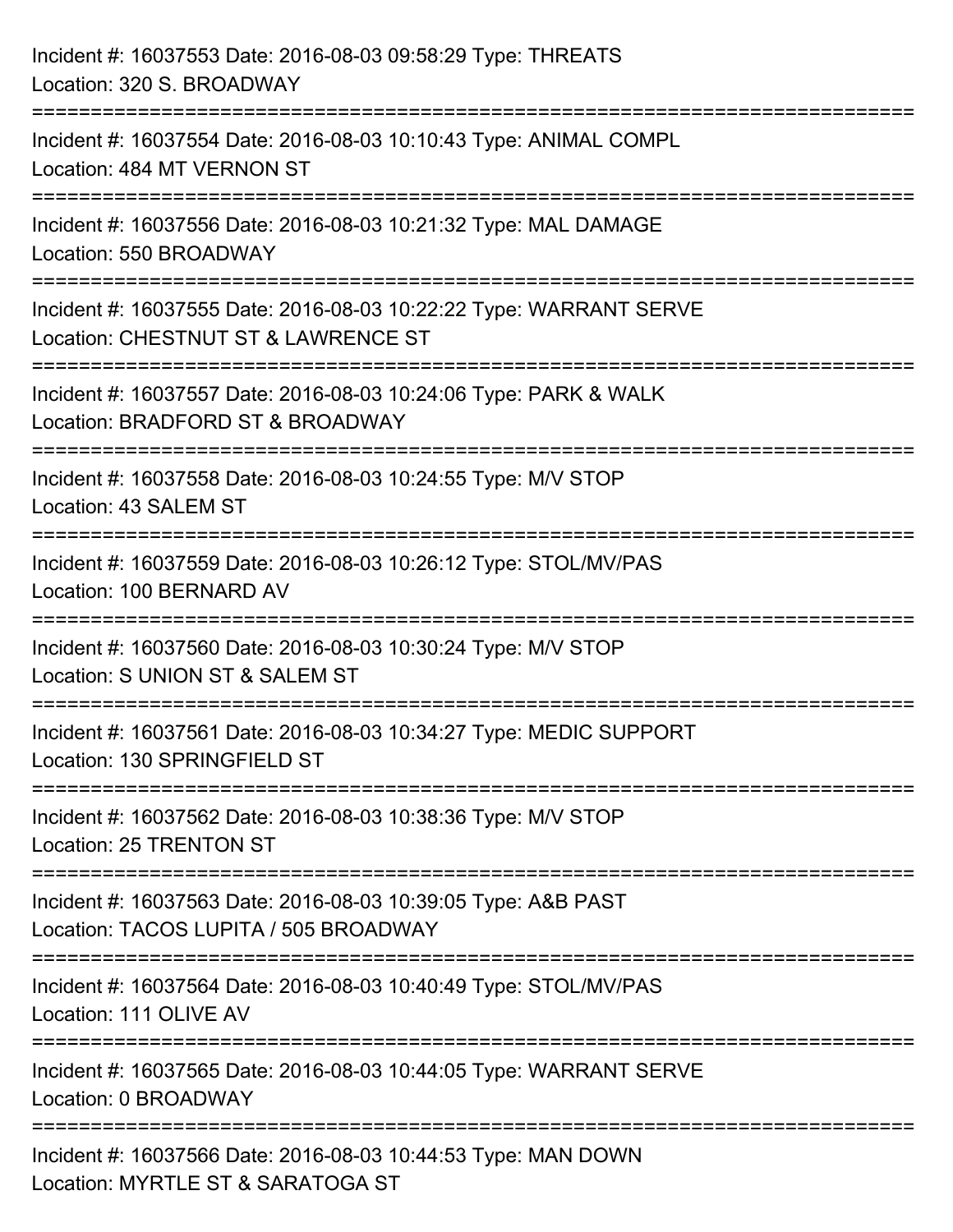| Incident #: 16037568 Date: 2016-08-03 10:52:38 Type: AUTO ACC/NO PI<br>Location: 28 BIRCH ST                                                                                      |
|-----------------------------------------------------------------------------------------------------------------------------------------------------------------------------------|
| ------------------------------------<br>Incident #: 16037567 Date: 2016-08-03 10:54:10 Type: INVESTIGATION<br>Location: 96 E HAVERHILL ST<br>------------------<br>-------------- |
| Incident #: 16037569 Date: 2016-08-03 10:58:43 Type: SUS PERS/MV<br>Location: BRADFORD ST & HAMPSHIRE ST                                                                          |
| Incident #: 16037570 Date: 2016-08-03 11:13:11 Type: WARRANT SERVE<br>Location: BROADWAY & CROSS ST                                                                               |
| Incident #: 16037571 Date: 2016-08-03 11:17:23 Type: B&E/MV/PAST<br>Location: 101 SHAWSHEEN RD                                                                                    |
| Incident #: 16037573 Date: 2016-08-03 11:25:07 Type: SUS PERS/MV<br><b>Location: LAWRENCE ST</b>                                                                                  |
| Incident #: 16037572 Date: 2016-08-03 11:25:08 Type: ANIMAL COMPL<br>Location: 99 FARNHAM ST                                                                                      |
| Incident #: 16037574 Date: 2016-08-03 11:28:56 Type: M/V STOP<br>Location: 407 ESSEX ST                                                                                           |
| Incident #: 16037575 Date: 2016-08-03 11:32:58 Type: SUS PERS/MV<br>Location: DAISY ST & HOLLY ST                                                                                 |
| Incident #: 16037576 Date: 2016-08-03 11:38:31 Type: MEDIC SUPPORT<br>Location: 300 HAMPSHIRE ST                                                                                  |
| Incident #: 16037577 Date: 2016-08-03 11:43:10 Type: INVEST CONT<br>Location: 90 LOWELL ST                                                                                        |
| Incident #: 16037578 Date: 2016-08-03 11:54:24 Type: DRUG VIO<br>Location: 212 WALNUT ST                                                                                          |
| Incident #: 16037579 Date: 2016-08-03 12:00:08 Type: 209A/SERVE<br>Location: 72 WATER ST                                                                                          |
| Incident #: 16037580 Date: 2016-08-03 12:03:48 Type: 209A/SERVE<br>Location: 357 WATER ST                                                                                         |

===========================================================================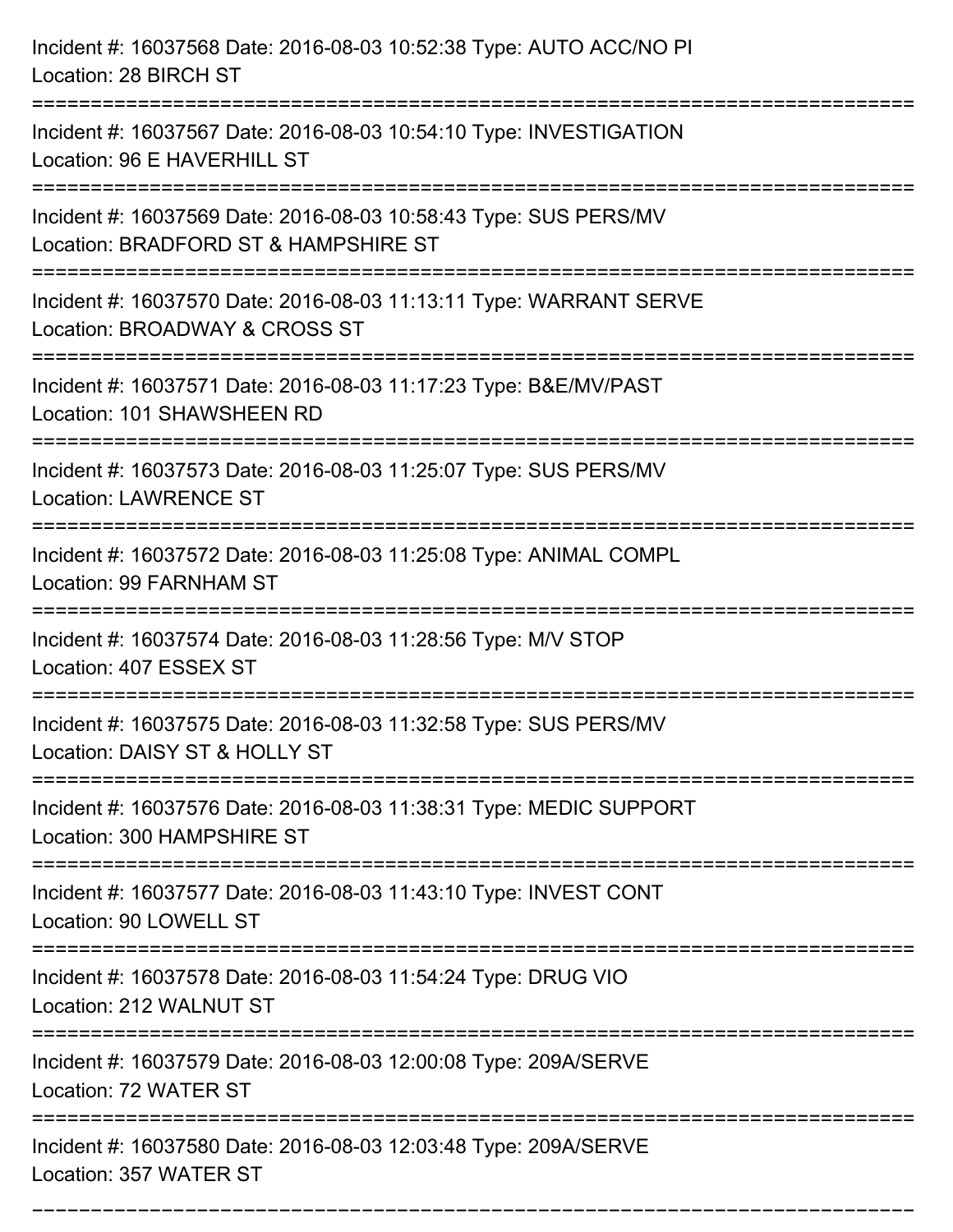| Incident #: 16037581 Date: 2016-08-03 12:04:18 Type: M/V STOP<br>Location: MERRIMACK ST & S UNION ST                             |
|----------------------------------------------------------------------------------------------------------------------------------|
| Incident #: 16037582 Date: 2016-08-03 12:13:18 Type: AUTO ACC/NO PI<br>Location: REGISTRY OF MOTOR VEHICLES / 73 WINTHROP AV     |
| Incident #: 16037583 Date: 2016-08-03 12:16:48 Type: M/V STOP<br>Location: TEDESCHI / null                                       |
| Incident #: 16037584 Date: 2016-08-03 12:17:51 Type: STOL/MV/PAS<br>Location: 33 FRANKLIN ST                                     |
| Incident #: 16037585 Date: 2016-08-03 12:22:55 Type: WARRANT SERVE<br>Location: 7 BROADWAY                                       |
| Incident #: 16037586 Date: 2016-08-03 12:27:53 Type: M/V STOP<br>Location: CEDAR ST & FRANKLIN ST                                |
| Incident #: 16037587 Date: 2016-08-03 12:29:09 Type: DRUG VIO<br>Location: 18 JASPER ST                                          |
| Incident #: 16037589 Date: 2016-08-03 12:34:29 Type: TRESPASSING<br>Location: 360 BROADWAY                                       |
| Incident #: 16037588 Date: 2016-08-03 12:35:35 Type: NOISE ORD<br>Location: HAVERHILL ST & MIDDLEBURY ST                         |
| Incident #: 16037590 Date: 2016-08-03 12:45:11 Type: WARRANT SERVE<br>Location: ACTON ST & BROADWAY                              |
| Incident #: 16037591 Date: 2016-08-03 12:45:59 Type: M/V STOP<br>Location: BOXFORD ST & S UNION ST                               |
| :===========================<br>Incident #: 16037592 Date: 2016-08-03 12:54:34 Type: M/V STOP<br>Location: S UNION ST & SALEM ST |
| Incident #: 16037593 Date: 2016-08-03 13:04:28 Type: LOST PROPERTY<br>Location: 319 SALEM ST #B                                  |
| Incident #: 16037594 Date: 2016-08-03 13:13:05 Type: A&B PAST<br>Location: 405 HAVERHILL ST                                      |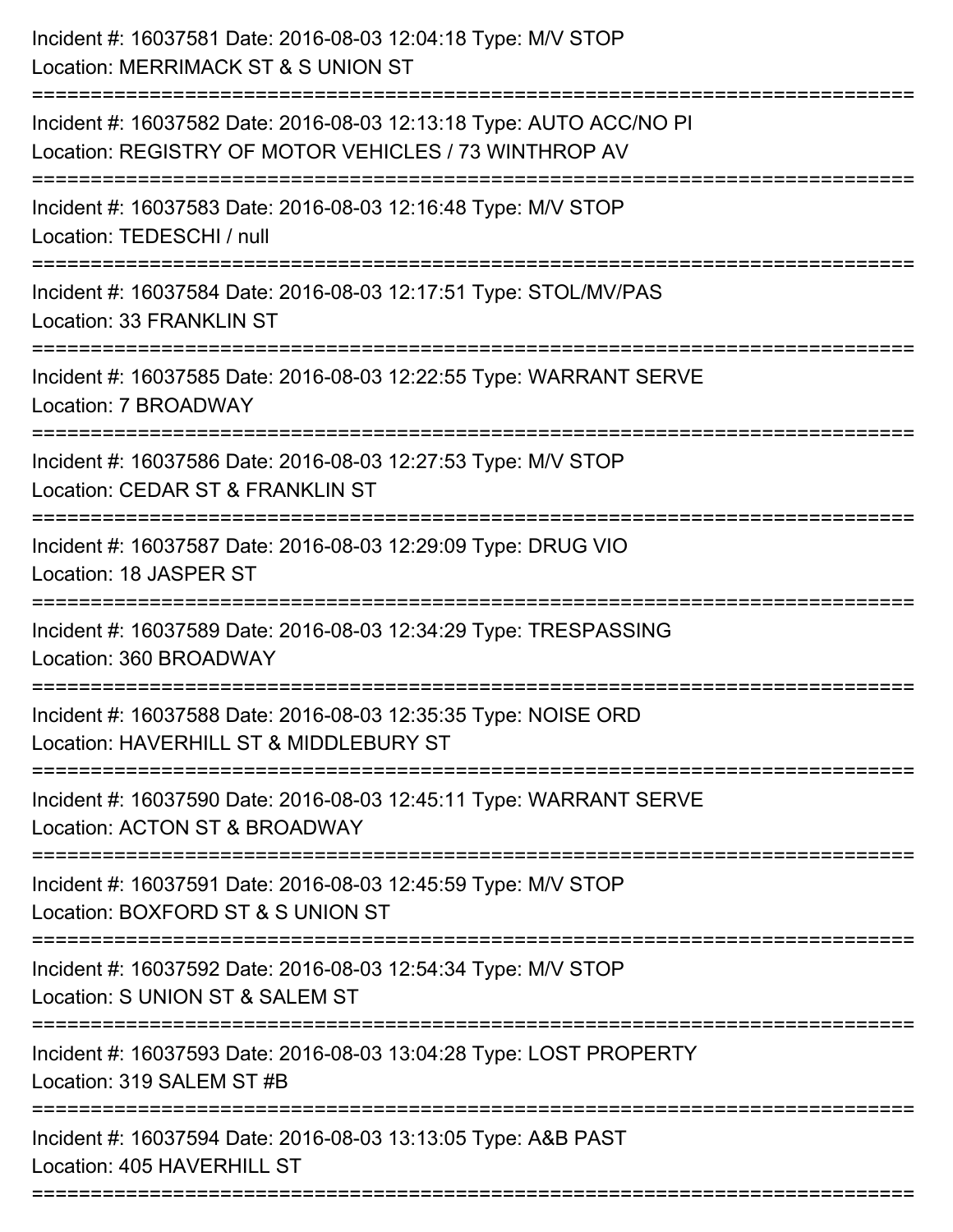Location: 155 BERNARD AV

| Incident #: 16037596 Date: 2016-08-03 13:33:34 Type: HIT & RUN M/V<br>Location: BROADWAY & GREEN ST                        |
|----------------------------------------------------------------------------------------------------------------------------|
| Incident #: 16037597 Date: 2016-08-03 13:35:06 Type: INVEST CONT<br>Location: 280 BROADWAY                                 |
| Incident #: 16037598 Date: 2016-08-03 13:41:52 Type: STOL/MV/PAS<br>Location: 579 HAVERHILL ST                             |
| Incident #: 16037599 Date: 2016-08-03 13:53:08 Type: DRUG VIO<br>Location: AMES ST & LOWELL ST                             |
| Incident #: 16037600 Date: 2016-08-03 14:11:41 Type: M/V STOP<br>Location: N PARISH & WINTHROP                             |
| Incident #: 16037601 Date: 2016-08-03 14:12:16 Type: M/V STOP<br>Location: 7 FARLEY ST                                     |
| ,,,,,,,,,,,,,,,,,,,<br>Incident #: 16037602 Date: 2016-08-03 14:12:56 Type: M/V STOP<br>Location: HAVERHILL ST & OXFORD ST |
| Incident #: 16037603 Date: 2016-08-03 14:20:51 Type: RECOV/STOL/MV<br>Location: 51 DOYLE ST                                |
| Incident #: 16037604 Date: 2016-08-03 14:25:29 Type: UNKNOWN PROB<br>Location: 163 UNION ST                                |
| Incident #: 16037605 Date: 2016-08-03 14:27:24 Type: WARRANT SERVE<br>Location: 0 BROADWAY                                 |
| Incident #: 16037606 Date: 2016-08-03 14:30:34 Type: DRUG VIO<br>Location: 56 JENNINGS ST                                  |
| Incident #: 16037607 Date: 2016-08-03 14:35:29 Type: UNWANTEDGUEST<br>Location: 71 CRESCENT ST FL 3RD                      |
| Incident #: 16037609 Date: 2016-08-03 14:44:01 Type: MEDIC SUPPORT<br>Location: 42 MARBLE AV                               |
|                                                                                                                            |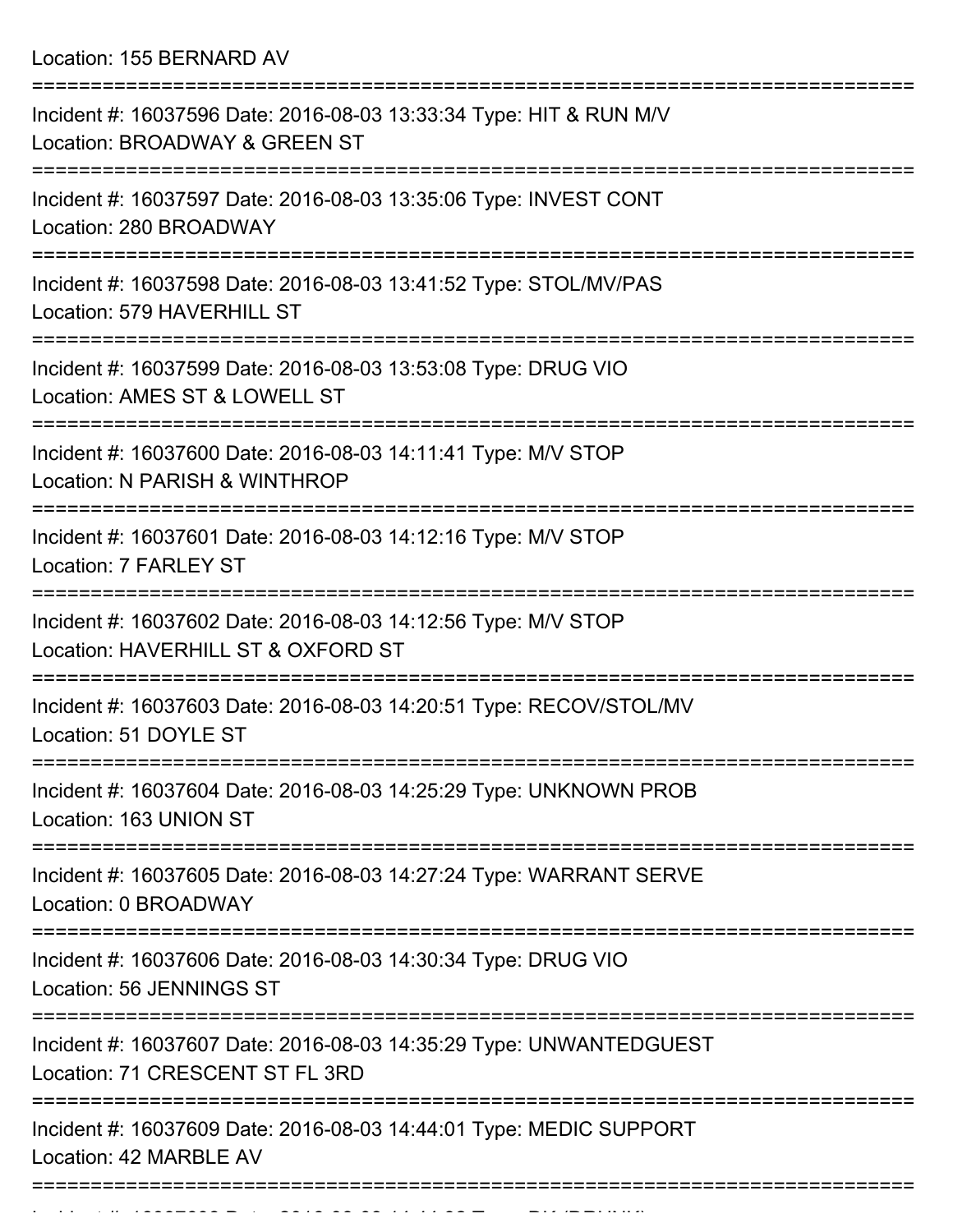Location: COMMON ST & JACKSON ST

| Incident #: 16037610 Date: 2016-08-03 14:48:50 Type: DISTURBANCE<br>Location: BAILEY ST & SHAWSHEEN RD         |
|----------------------------------------------------------------------------------------------------------------|
| Incident #: 16037611 Date: 2016-08-03 15:02:13 Type: WARRANT SERVE<br>Location: 430 N CANAL ST                 |
| Incident #: 16037612 Date: 2016-08-03 15:18:01 Type: M/V STOP<br>Location: OLIVER SCHOOL / 183 HAVERHILL ST    |
| Incident #: 16037613 Date: 2016-08-03 15:24:17 Type: SUS PERS/MV<br>Location: FARNHAM ST & S UNION ST          |
| Incident #: 16037614 Date: 2016-08-03 15:29:04 Type: M/V STOP<br>Location: E HAVERHILL ST & HAVERHILL ST       |
| Incident #: 16037615 Date: 2016-08-03 15:31:10 Type: DRUG VIO<br><b>Location: 13 THORTON AVE</b>               |
| Incident #: 16037616 Date: 2016-08-03 15:34:43 Type: M/V STOP<br>Location: E HAVERHILL ST & ELM ST             |
| Incident #: 16037617 Date: 2016-08-03 15:36:59 Type: DISTURBANCE<br>Location: 34 EASTON ST                     |
| Incident #: 16037619 Date: 2016-08-03 15:39:26 Type: INVESTIGATION<br>Location: 43 SPRINGFIELD ST              |
| Incident #: 16037618 Date: 2016-08-03 15:41:39 Type: M/V STOP<br>Location: ELM ST & LINCOLN CT                 |
| Incident #: 16037620 Date: 2016-08-03 15:43:34 Type: WARRANT SERVE<br>Location: 1 TREMONT ST #7                |
| Incident #: 16037621 Date: 2016-08-03 15:48:20 Type: M/V STOP<br>Location: E HAVERHILL ST & HAVERHILL ST       |
| Incident #: 16037622 Date: 2016-08-03 15:49:47 Type: WARRANT SERVE<br>Location: MARY IMMACULATE / 191 MAPLE ST |
|                                                                                                                |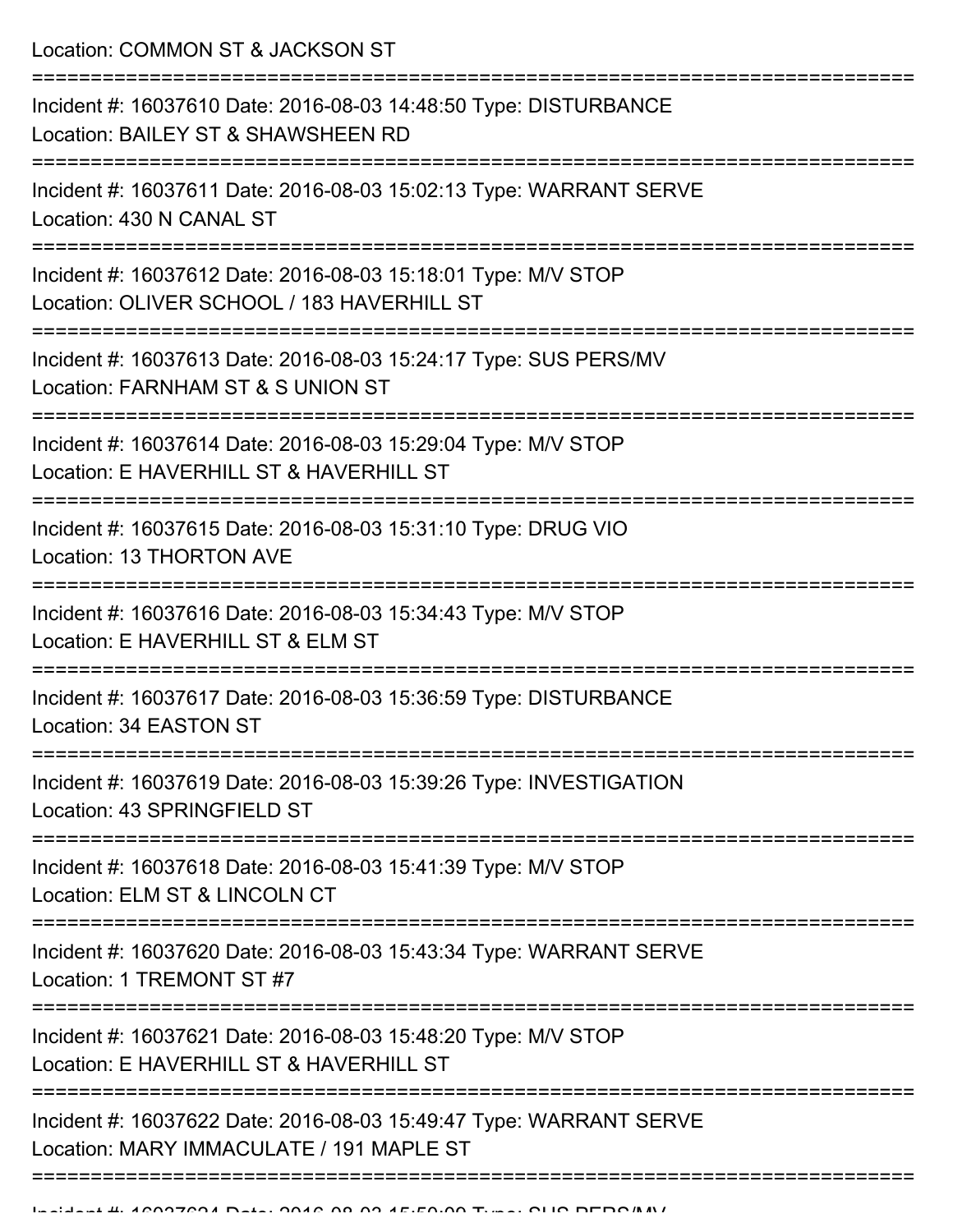| Location: HAVERHILL ST & NEWBURY ST                                                                       |
|-----------------------------------------------------------------------------------------------------------|
| Incident #: 16037623 Date: 2016-08-03 15:50:29 Type: DRUG VIO<br>Location: 439 HAMPSHIRE ST               |
| Incident #: 16037625 Date: 2016-08-03 15:57:36 Type: M/V STOP<br><b>Location: LORING ST</b>               |
| Incident #: 16037626 Date: 2016-08-03 16:05:00 Type: DRUG VIO<br>Location: ELM ST & NEWBURY ST            |
| Incident #: 16037627 Date: 2016-08-03 16:22:15 Type: TENANT PROB<br>Location: 21 MONTGOMERY ST            |
| Incident #: 16037628 Date: 2016-08-03 16:36:13 Type: WARRANT SERVE<br>Location: CHESTNUT ST & LAWRENCE ST |
| Incident #: 16037629 Date: 2016-08-03 16:51:17 Type: ADMININSTR<br>Location: 90 LOWELL ST                 |
| Incident #: 16037630 Date: 2016-08-03 16:54:34 Type: UNKNOWN PROB<br>Location: 334 HIGH ST                |
| Incident #: 16037631 Date: 2016-08-03 17:03:04 Type: ANIMAL COMPL<br>Location: 17 CYPRESS ST              |
| Incident #: 16037632 Date: 2016-08-03 17:10:36 Type: DRUG VIO<br>Location: 48 RAILROAD ST                 |
| Incident #: 16037633 Date: 2016-08-03 17:14:41 Type: STOL/MV/PAS<br>Location: 51 DOYLE ST                 |
| Incident #: 16037634 Date: 2016-08-03 17:25:21 Type: UNWANTEDGUEST<br>Location: 362 ESSEX ST              |
| Incident #: 16037635 Date: 2016-08-03 17:30:26 Type: DRUG VIO<br>Location: 228 BRUCE ST                   |
| Incident #: 16037636 Date: 2016-08-03 17:35:10 Type: UNWANTEDGUEST<br>Location: WAVE / WINTHROP AV        |
| $0.27027$ Deta: $0.040$ , $0.0$ , $0.02$ , $4.7$ ; $0.02$ , $0.07$ ; $0.08$ ; $0.01$ , $0.08$             |

Incident #: 16037637 Date: 2016-08-03 17:35:23 Type: GUN CALL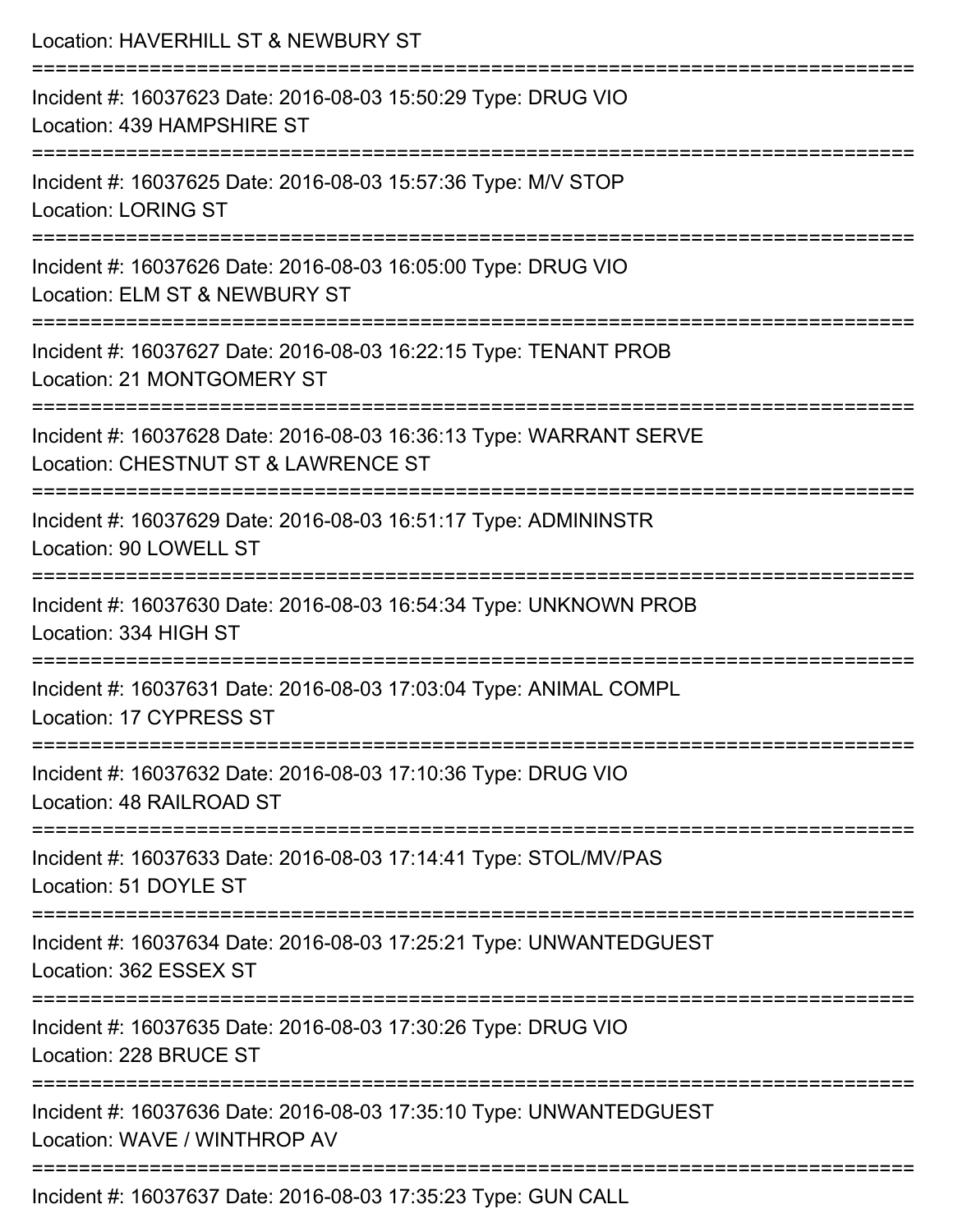| Incident #: 16037638 Date: 2016-08-03 17:46:04 Type: LARCENY/PAST<br>Location: 437 PROSPECT ST FL 1                                     |
|-----------------------------------------------------------------------------------------------------------------------------------------|
| Incident #: 16037639 Date: 2016-08-03 17:46:40 Type: ANIMAL COMPL<br>Location: 31 DUNSTABLE ST                                          |
| Incident #: 16037640 Date: 2016-08-03 17:57:11 Type: M/V STOP<br>Location: BRADFORD ST & WINSLOW PL<br>:===================             |
| Incident #: 16037641 Date: 2016-08-03 17:59:02 Type: COUNTERFEIT<br>Location: PRIMO'S LIQUORS / 450 HAVERHILL ST                        |
| Incident #: 16037642 Date: 2016-08-03 18:24:01 Type: AUTO ACC/NO PI<br>Location: 75 MANCHESTER ST                                       |
| Incident #: 16037643 Date: 2016-08-03 18:31:02 Type: NOISE ORD<br>Location: HAFFNERS CAR WASH / 330 S BROADWAY<br>--------------------- |
| Incident #: 16037644 Date: 2016-08-03 18:49:34 Type: INVEST CONT<br>Location: 83 GILBERT ST                                             |
| Incident #: 16037645 Date: 2016-08-03 18:50:39 Type: NOISE ORD<br>Location: 359 HAVERHILL ST #1B                                        |
| Incident #: 16037646 Date: 2016-08-03 18:51:36 Type: M/V STOP<br>Location: S UNION ST & WINTHROP AV                                     |
| Incident #: 16037647 Date: 2016-08-03 18:54:07 Type: M/V STOP<br>Location: 142 BROADWAY                                                 |
| Incident #: 16037648 Date: 2016-08-03 18:54:19 Type: LARCENY/PAST<br>Location: MARY INM NURSING/RESTORATIVE / 172 LAWRENCE ST           |
| Incident #: 16037649 Date: 2016-08-03 18:56:26 Type: M/V STOP<br>Location: OSGOOD ST & E CAMBRIDGE ST                                   |
| Incident #: 16037650 Date: 2016-08-03 19:11:59 Type: HIT & RUN M/V<br>Location: 36 WINTER ST                                            |
| Incident #: 16037651 Date: 2016-08-03 19:16:28 Type: INVESTIGATION                                                                      |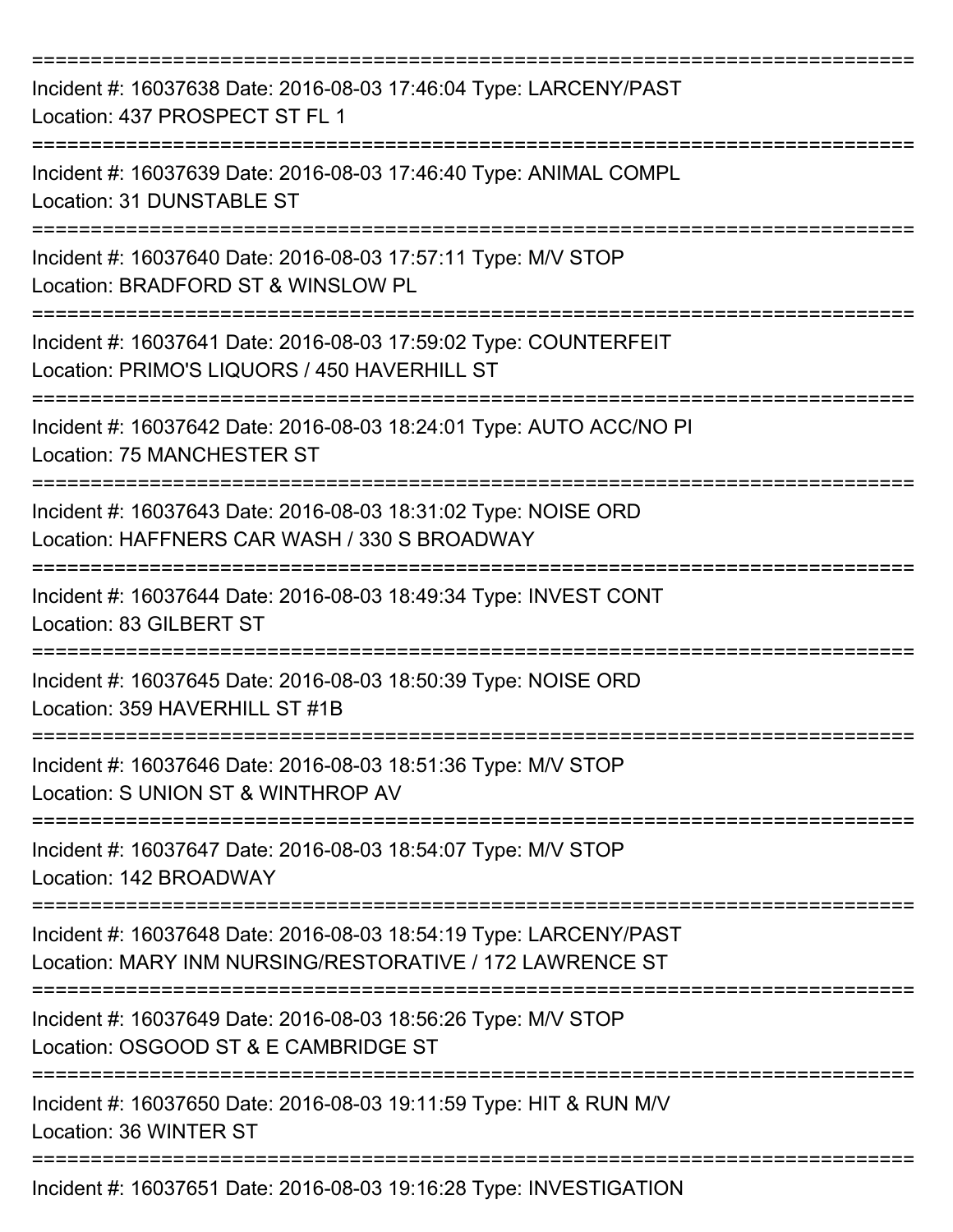| Incident #: 16037653 Date: 2016-08-03 19:23:23 Type: LOUD NOISE<br>Location: MARKET ST & PARKER ST     |
|--------------------------------------------------------------------------------------------------------|
| Incident #: 16037652 Date: 2016-08-03 19:23:49 Type: M/V STOP<br>Location: 89 CROSS ST                 |
| Incident #: 16037654 Date: 2016-08-03 19:26:02 Type: M/V STOP<br>Location: AMESBURY ST & COMMON ST     |
| Incident #: 16037655 Date: 2016-08-03 19:31:22 Type: M/V STOP<br>Location: HAMPSHIRE ST & VALLEY ST    |
| Incident #: 16037656 Date: 2016-08-03 20:02:22 Type: LARCENY/PAST<br>Location: 17 EXCHANGE ST          |
| Incident #: 16037657 Date: 2016-08-03 20:02:29 Type: DISORDERLY<br>Location: 7 MONMOUTH ST             |
| Incident #: 16037658 Date: 2016-08-03 20:19:08 Type: M/V STOP<br>Location: BEACON ST & GLENN ST        |
| Incident #: 16037659 Date: 2016-08-03 20:28:55 Type: M/V STOP<br>Location: MERRIMACK ST & S BROADWAY   |
| Incident #: 16037660 Date: 2016-08-03 20:48:22 Type: COURT DOC SERVE<br>Location: 10 WINSLOW PL        |
| Incident #: 16037661 Date: 2016-08-03 20:59:31 Type: AUTO ACC/NO PI<br>Location: 88 E HAVERHILL ST     |
| Incident #: 16037662 Date: 2016-08-03 21:16:20 Type: MV/BLOCKING<br>Location: 164 ABBOTT ST            |
| Incident #: 16037663 Date: 2016-08-03 21:34:56 Type: ROBBERY ARMED<br>Location: LAWRENCE COMMON / null |
| Incident #: 16037664 Date: 2016-08-03 21:40:05 Type: DOMESTIC/PROG<br>Location: 9 WEBSTER CT           |
| Incident #: 16037665 Date: 2016-08-03 21:46:31 Type: A&B PAST                                          |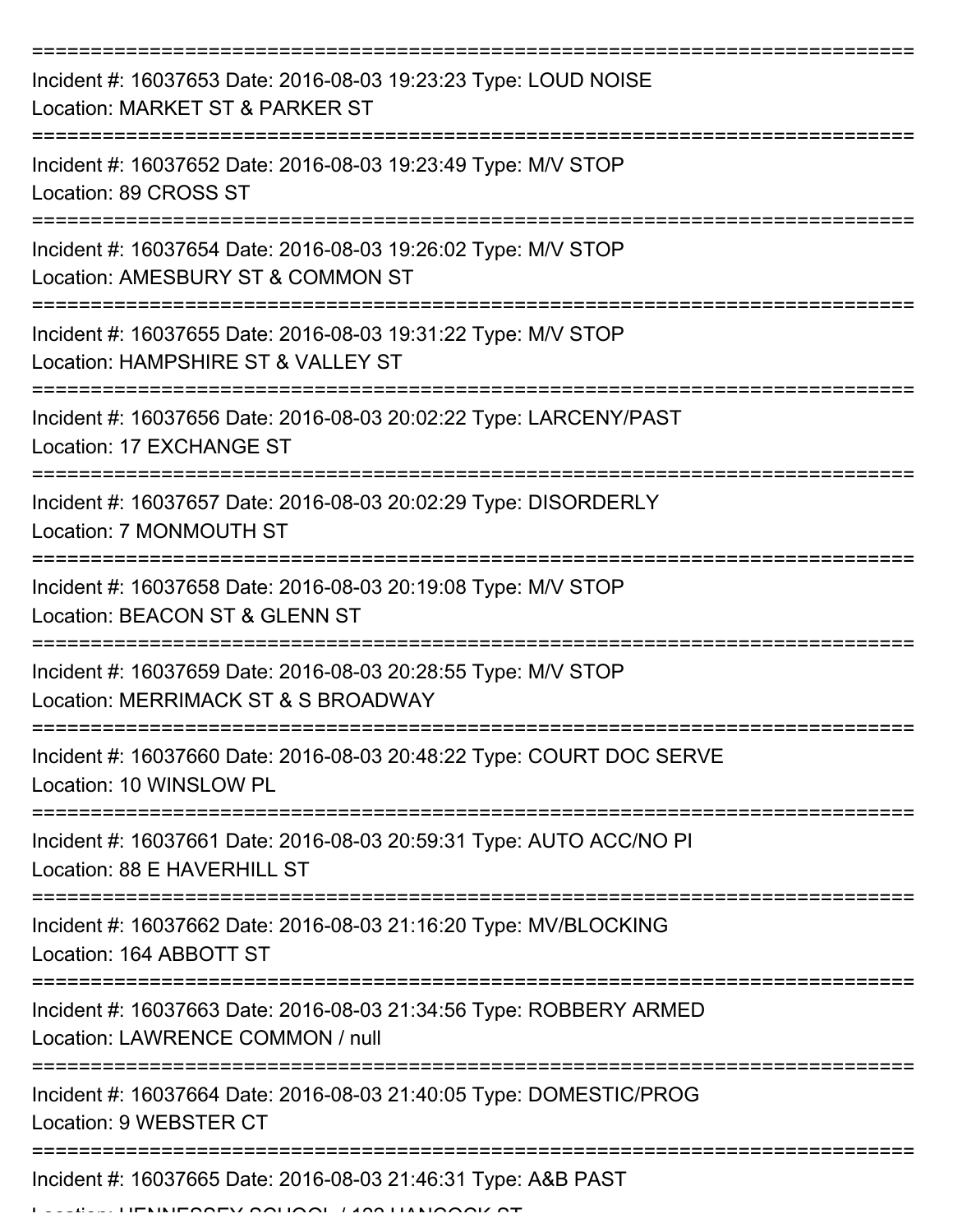| Incident #: 16037666 Date: 2016-08-03 21:48:53 Type: AUTO ACC/NO PI<br>Location: ESSEX ST & JACKSON ST   |
|----------------------------------------------------------------------------------------------------------|
| Incident #: 16037667 Date: 2016-08-03 21:50:20 Type: M/V STOP<br>Location: E HAVERHILL ST & PROSPECT ST  |
| Incident #: 16037668 Date: 2016-08-03 22:00:01 Type: M/V STOP<br>Location: EVERETT ST & SALEM ST         |
| Incident #: 16037669 Date: 2016-08-03 22:14:40 Type: DOMESTIC/PROG<br>Location: 31 N PARISH RD           |
| Incident #: 16037670 Date: 2016-08-03 22:18:44 Type: M/V STOP<br>Location: 90 LOWELL ST                  |
| Incident #: 16037671 Date: 2016-08-03 22:27:02 Type: AUTO ACC/NO PI<br>Location: EXETER ST & WINTHROP AV |
| Incident #: 16037672 Date: 2016-08-03 22:35:59 Type: DOMESTIC/PAST<br>Location: 30 E LAUREL ST           |
| Incident #: 16037673 Date: 2016-08-03 22:44:12 Type: DISTURBANCE<br>Location: 151 S UNION ST             |
| Incident #: 16037674 Date: 2016-08-03 22:58:52 Type: NOISE ORD<br>Location: 425 MARKET ST                |
| Incident #: 16037675 Date: 2016-08-03 23:08:13 Type: STOL/MV/PAS<br>Location: 658 HAVERHILL ST           |
| Incident #: 16037676 Date: 2016-08-03 23:18:52 Type: MAL DAMAGE<br>Location: 659 ESSEX ST #621 FL 3      |
| Incident #: 16037677 Date: 2016-08-03 23:31:16 Type: M/V STOP<br>Location: ESSEX ST & LAWRENCE ST        |
| Incident #: 16037678 Date: 2016-08-03 23:36:10 Type: DOMESTIC/PROG<br>Location: 4 FERRY ST FL 2          |
| Incident #: 16037679 Date: 2016-08-03 23:53:40 Type: DRUG OVERDOSE                                       |